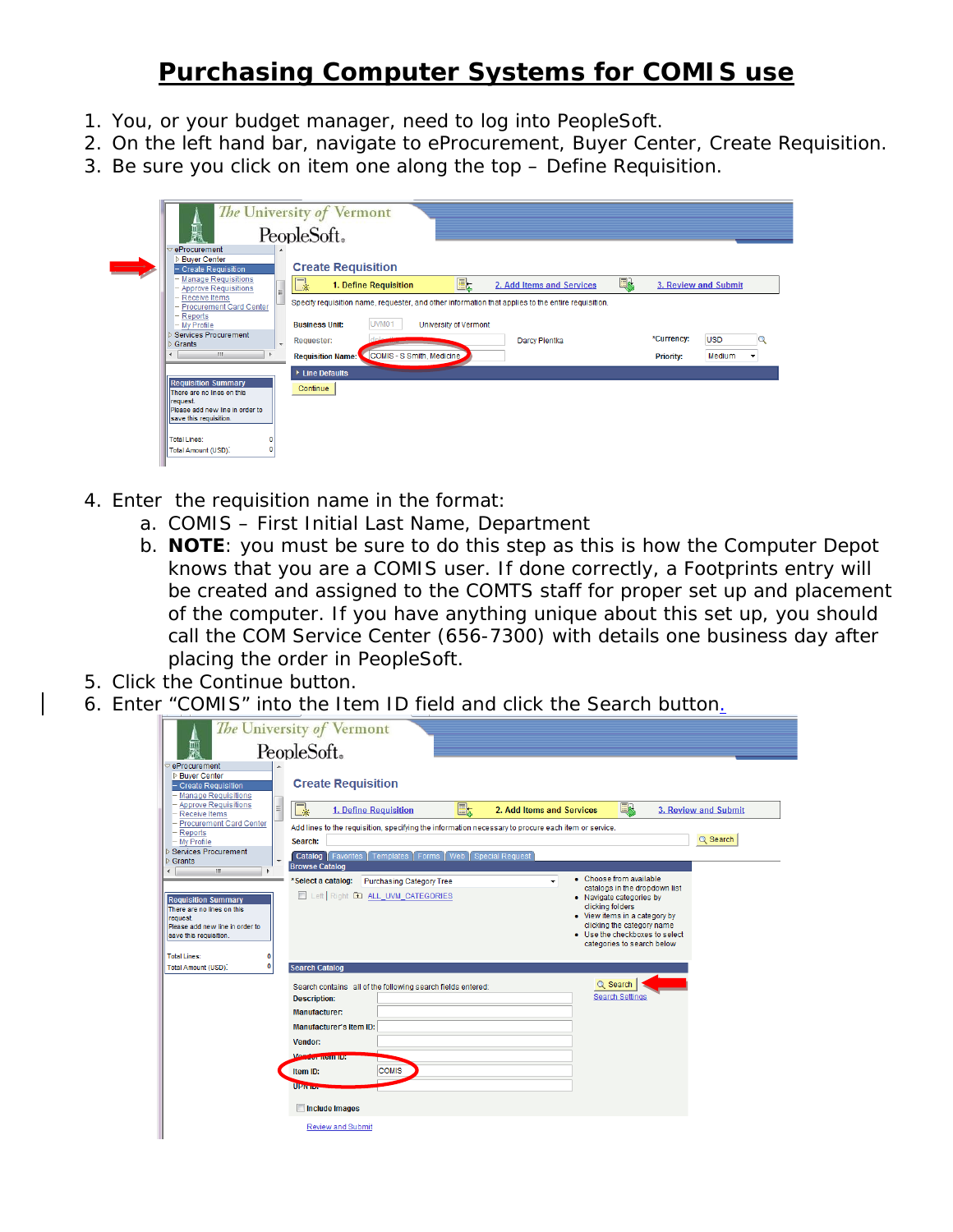7. A screen will appear with approximately 7 choices similar to what you see below. Choose the item(s) you like, the quantity, and click the Add button.

|                                                           | The University of Vermont                       |                          |                 |                         |          |  |                    |             |
|-----------------------------------------------------------|-------------------------------------------------|--------------------------|-----------------|-------------------------|----------|--|--------------------|-------------|
| 黑                                                         | PeopleSoft.                                     |                          |                 |                         |          |  |                    |             |
| $\triangledown$ eProcurement                              | <b>Manufacturer's Item ID:</b>                  |                          |                 |                         |          |  |                    |             |
| <b>D</b> Buyer Center                                     | Vendor:                                         |                          |                 |                         |          |  |                    |             |
| - Create Requisition                                      |                                                 |                          |                 |                         |          |  |                    |             |
| <b>Manage Requisitions</b><br><b>Approve Requisitions</b> | <b>Vendor Item ID:</b>                          |                          |                 |                         |          |  |                    |             |
| Ε<br><b>Receive Items</b>                                 | <b>COMIS</b><br>Item ID:                        |                          |                 |                         |          |  |                    |             |
| - Procurement Card Center                                 | UPN ID:                                         |                          |                 |                         |          |  |                    |             |
| Reports<br>- My Profile                                   |                                                 |                          |                 |                         |          |  |                    |             |
| ▷ Services Procurement                                    | Include Images                                  |                          |                 |                         |          |  |                    |             |
| $\triangleright$ Grants<br>٠                              | <b>7 Results</b>                                |                          |                 |                         |          |  |                    |             |
| m                                                         | <b>Sort Items:</b>                              |                          |                 |                         |          |  | <b>Show Images</b> |             |
|                                                           | <b>Item Description</b><br>۰                    |                          |                 | First <b>K</b>          |          |  | $1 - 7$ of $7$     | Ы<br>Last   |
| <b>Requisition Summary</b>                                |                                                 |                          |                 |                         |          |  |                    |             |
| There are no lines on this<br>request.                    | $\sqrt{2}$<br><b>Details</b><br><b>Item IDs</b> |                          |                 |                         |          |  |                    |             |
| Please add new line in order to                           | tem Description                                 | Vendor                   | <b>Mfg Name</b> | Price                   | Curr UOM |  | duam.              |             |
| save this requisition.                                    | OMIS-Dell Custom Quote Computer<br>Г<br>Call    | Depot                    |                 | $0.000$ USD Each        |          |  | 1.000              | Add         |
| <b>Total Lines:</b><br>0                                  | atitude                                         | Computer                 |                 | 1489.000 USD Each       |          |  | 1.000              | P Add       |
| $\mathbf 0$<br>Total Amount (USD).                        | E6320,2.70GHZ,4GB,320                           | Depot                    |                 |                         |          |  |                    |             |
|                                                           | Latitude<br>E6320,2.7GHZ,4GB,320G               | Computer<br>Depot        |                 | 2049.000 USD Each       |          |  | 1.000              | Add         |
|                                                           | Latitude E6420,<br>2.7GHz/4GB/320               | Computer<br>Depot        |                 | 1877.000 USD Each       |          |  | 1.000              | Add         |
|                                                           | Latitude E6420,<br>2.7GHz/4GB/320               | Computer<br>Depot        |                 | 1318.000 USD Each       |          |  | 1.000              | Add         |
|                                                           | OptiPlex 790/D,                                 | Computer                 |                 |                         |          |  |                    |             |
|                                                           | Г<br>3.4GHz/4GB/500                             | Depot                    |                 | 949.000 USD Each        |          |  | 1.000              | <b>MAdd</b> |
|                                                           | OptiPlex 790/D,<br>3.4GHz/4GB/500               | Computer<br><b>Depot</b> |                 | 1260,000 USD Each 1,000 |          |  |                    | Add         |
|                                                           | Select All / Deselect All                       |                          |                 |                         |          |  |                    |             |
|                                                           | <b>LAdd</b><br>Add to favorites                 | Compare                  |                 |                         |          |  |                    |             |
|                                                           |                                                 |                          |                 |                         |          |  |                    |             |
|                                                           |                                                 |                          |                 |                         |          |  |                    |             |
|                                                           | <b>Review and Submit</b>                        |                          |                 |                         |          |  |                    |             |
|                                                           |                                                 |                          |                 |                         |          |  |                    |             |

8. Once you have all the items selected and added, click on the "Review and Submit" link at the bottom of the page. This will bring up a page similar to the following:

|                                                    | The University of Vermont                                                                                                                                                                               |
|----------------------------------------------------|---------------------------------------------------------------------------------------------------------------------------------------------------------------------------------------------------------|
| 剽                                                  | PeopleSoft.                                                                                                                                                                                             |
| eProcurement<br><b>D</b> Buver Center              |                                                                                                                                                                                                         |
| - Create Requisition<br><b>Manage Requisitions</b> | <b>Create Requisition</b>                                                                                                                                                                               |
| J<br><b>Approve Requisitions</b><br>Receive Items  | $\Box\!$<br>e.<br>e.<br>1. Define Requisition<br>2. Add Items and Services<br>3. Review and Submit                                                                                                      |
| Procurement Card Center<br>Reports                 | Review the details of your requisition, make any necessary changes, and submit it for approval.                                                                                                         |
| - My Profile                                       | UVM01<br><b>University of Vermont</b><br><b>Business Unit:</b>                                                                                                                                          |
| <b>Services Procurement</b><br>Grants              | <b>USD</b><br>Q<br>dpientka<br>Darcy Pientka<br>*Currency:<br>Requester:                                                                                                                                |
| m.                                                 | COMIS - S Smith, Medicine<br>Medium<br>R<br>Priority:<br>۰<br>isition Name:                                                                                                                             |
| <b>Requisition Summary</b>                         | $\mathbf R$<br><b>iisition Lines</b>                                                                                                                                                                    |
| Qty UOM<br><b>Description</b>                      | Line Description<br><b>Vendor Name</b><br><b>UOM</b><br><b>Quantity</b><br>Price<br>Total<br>Each<br>1.489.00 2<br>$\nabla$<br>$\mathbf{1}$<br>Latitude E6320 2.7GHZ/4GB/3<br>1.0000                    |
| Latitude E6320<br>1<br>EA<br>2.7GHZ/4GB/           | <b>Computer Depot</b><br>1.489.000                                                                                                                                                                      |
| <b>Total Lines:</b><br>4                           | Override Suggested Vendor<br>Consolidate with other Regs                                                                                                                                                |
| 1,489.00<br><b>Total Amount (USD):</b>             | 田田<br>$\mathbf{b}$<br>1.0000<br><b>Quantity:</b><br><b>Shipping Line: 1</b><br><b>Due Date:</b>                                                                                                         |
|                                                    | 0000000071<br>Modify Shipping Address<br>*Ship To:<br><b>Status:</b><br>Active                                                                                                                          |
|                                                    | Darcy Pientka<br><b>Attention:</b>                                                                                                                                                                      |
|                                                    |                                                                                                                                                                                                         |
|                                                    | Q<br>*Distribute by: Qty<br>۰<br><b>SpeedChart:</b>                                                                                                                                                     |
|                                                    | <b>Accounting Lines</b><br><b>Chartfields1</b><br>Details<br>Asset Information                                                                                                                          |
|                                                    | Oper<br><b>Fund</b><br><b>Status</b><br><b>Dist Type</b><br>*Location<br><b>Quantity</b><br>Percent<br><b>Amount GL Unit</b><br>Line<br><b>Account</b><br>Dept<br><b>Fund</b><br>Source<br><b>Affil</b> |
|                                                    | Unit<br>1.489.00 UVM01 Q 80014 Q 00 Q 00000 Q 000 Q<br>$Q$ 000000 $Q$<br>Open<br>0000000<br>1.0000<br>100,0000                                                                                          |
|                                                    |                                                                                                                                                                                                         |
|                                                    | Select All / Deselect All<br><b>Total Amount:</b><br>1.489.00 USD                                                                                                                                       |
|                                                    | Modify Line / Shipping / Accounting<br><b>m</b> Delete<br>$\Box$ $\Box$ Add to favorites                                                                                                                |
|                                                    | Save as Template                                                                                                                                                                                        |
|                                                    | A Save & preview approvals X Cancel requisition<br>Save & submit<br><b>Find more items</b>                                                                                                              |
|                                                    |                                                                                                                                                                                                         |
|                                                    |                                                                                                                                                                                                         |

- 9. Click on the small arrow to the left of the Line Item.
	- a. This allows you to change the chart string that this computer will be charged against.
	- b. Be sure the chart string is accurate if there are errors, the Computer Depot will be in touch to resolve..